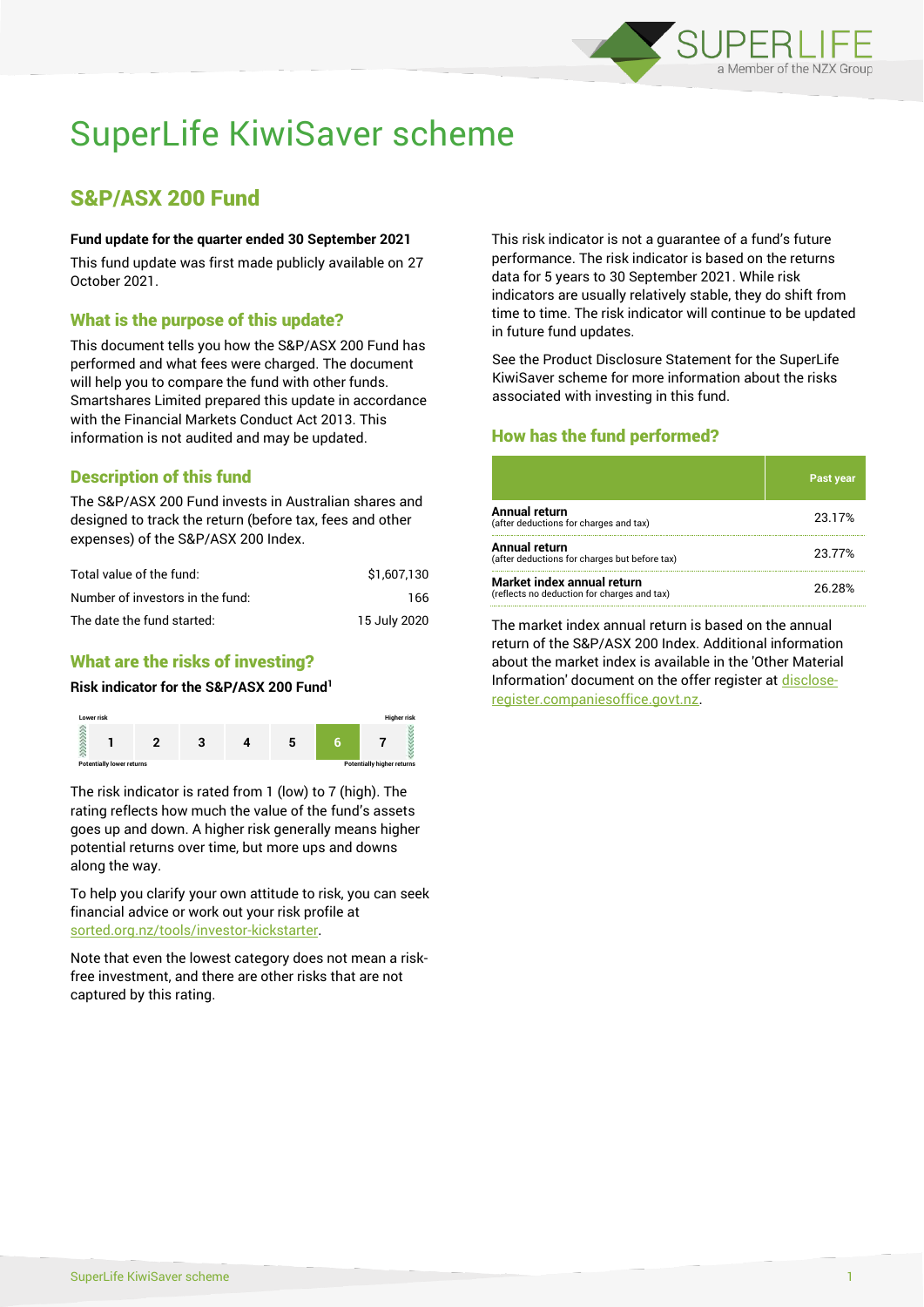

# What fees are investors charged?

Investors in the S&P/ASX 200 Fund are charged fund charges. These are as follows:

|                                                    | % per annum of fund's<br>net asset value |  |
|----------------------------------------------------|------------------------------------------|--|
| <b>Total fund charges</b>                          | 0.59%                                    |  |
| Which are made up of:                              |                                          |  |
| <b>Total management and administration charges</b> | 0.59%                                    |  |
| Including:                                         |                                          |  |
| Manager's basic fee                                | 0.58%                                    |  |
| Other management and<br>administration charges     | 0.01%                                    |  |
| Other charges                                      | Dollar amount per investor               |  |
| Administration fee                                 | з<br>\$30 per annum                      |  |

Investors may also be charged individual action fees for specific actions or decisions (for example, if an investor has a financial adviser and has agreed to pay a fee to the adviser for providing financial advice). See the Product Disclosure Statement for the SuperLife KiwiSaver scheme for more information about those fees.

The fees set out above include GST where applicable.

Small differences in fees and charges can have a big impact on your investment over the long term.

#### Example of how this applies to an investor

Jess had \$10,000 in the fund at the start of the year and did not make any further contributions. At the end of the year, Jess received a return after fund charges were deducted of \$2,317 (that is 23.17% of her initial \$10,000). Jess paid other charges of \$30. This gives Jess a total return after tax of \$2,287 for the year.

#### What does the fund invest in?

#### **Actual investment mix**

This shows the types of assets that the fund invests in.



#### **Target investment mix**

This shows the mix of assets that the fund generally intends to invest in.

| <b>Asset Category</b>        | <b>Target asset mix</b> |
|------------------------------|-------------------------|
| Cash and cash equivalents    |                         |
| New Zealand fixed interest   |                         |
| International fixed interest |                         |
| Australasian equities        | 100.00%                 |
| International equities       |                         |
| Listed property              |                         |
| Unlisted property            |                         |
| Commodities                  |                         |
| Other                        |                         |